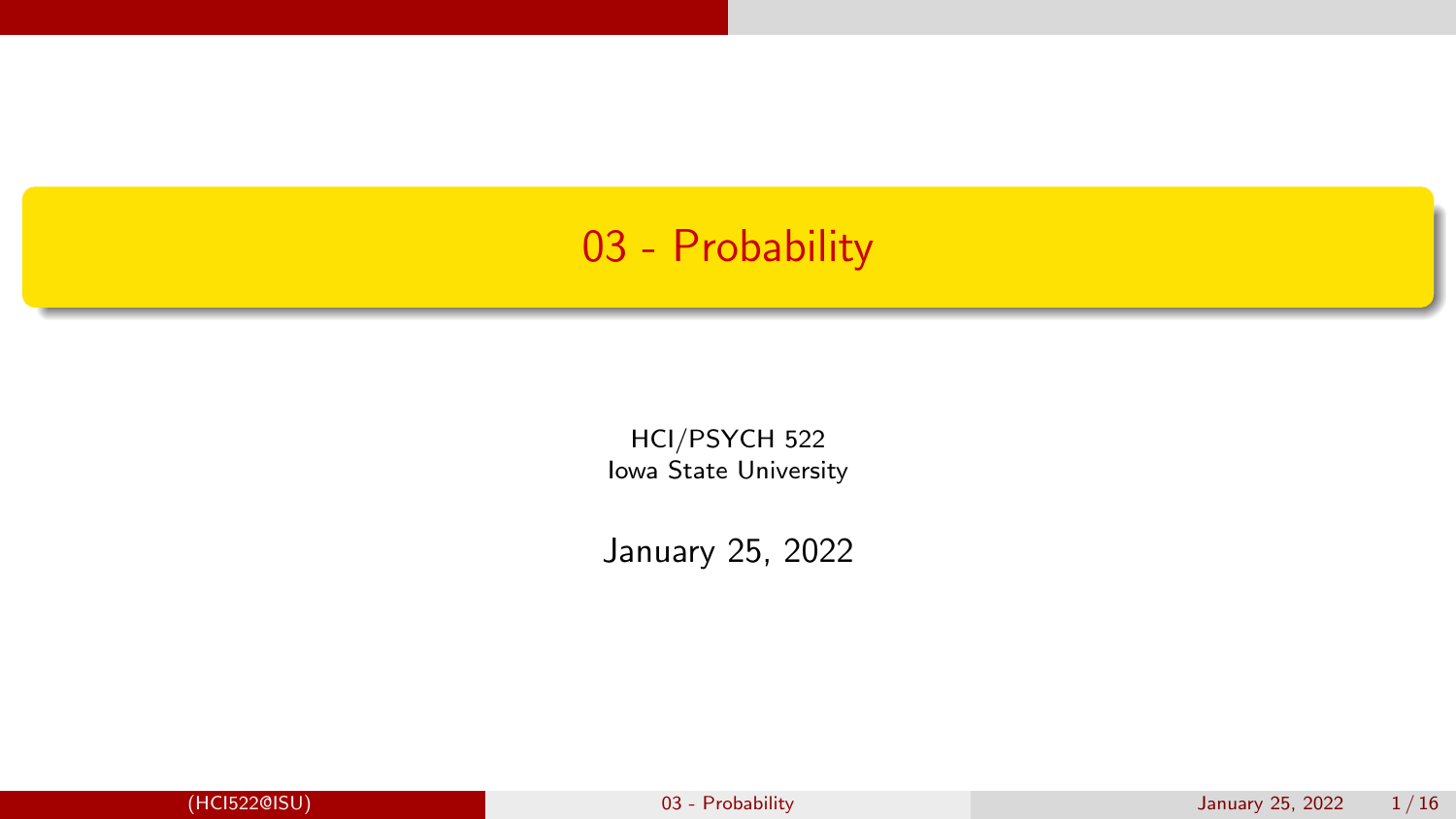# <span id="page-1-0"></span>**Probability**

What can you tell me about probability?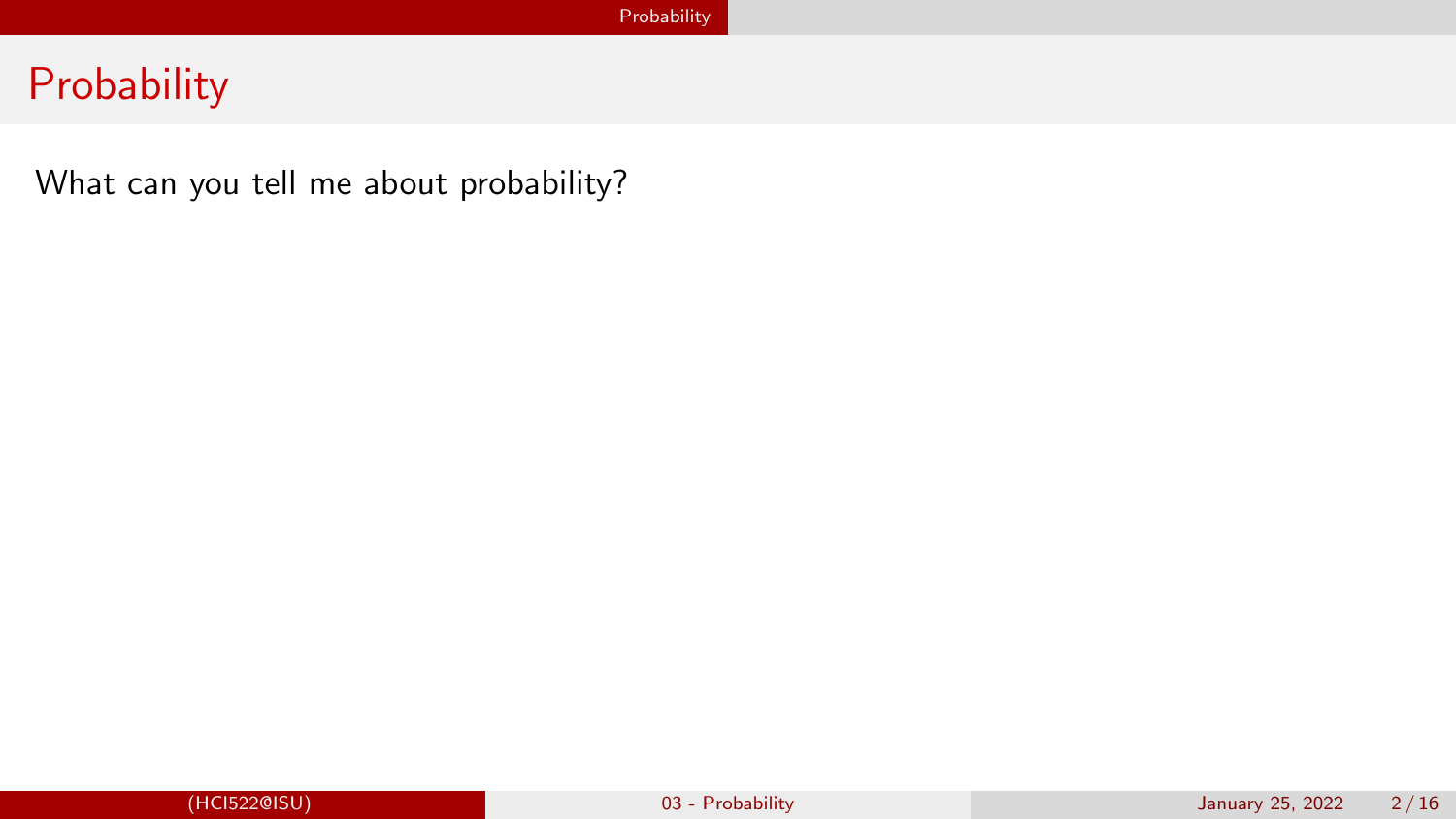# <span id="page-2-0"></span>Kolmogorov's Axioms of Probability

- 1. Let E be an event, i.e. something happens. Then  $P(E) \ge 0$ .
- 2. Let  $\Omega$  be the sample space, i.e. the collection of all possible outcomes. Then  $P(\Omega) = 1$ . 3. Let  $E_1, E_2, \ldots$  be mutually exclusive events, i.e. no pair can both occur.

$$
P(E_1 \text{ or } E_2 \text{ or } E_3 \dots) = P(E_1) + P(E_2) + P(E_3) + \dots
$$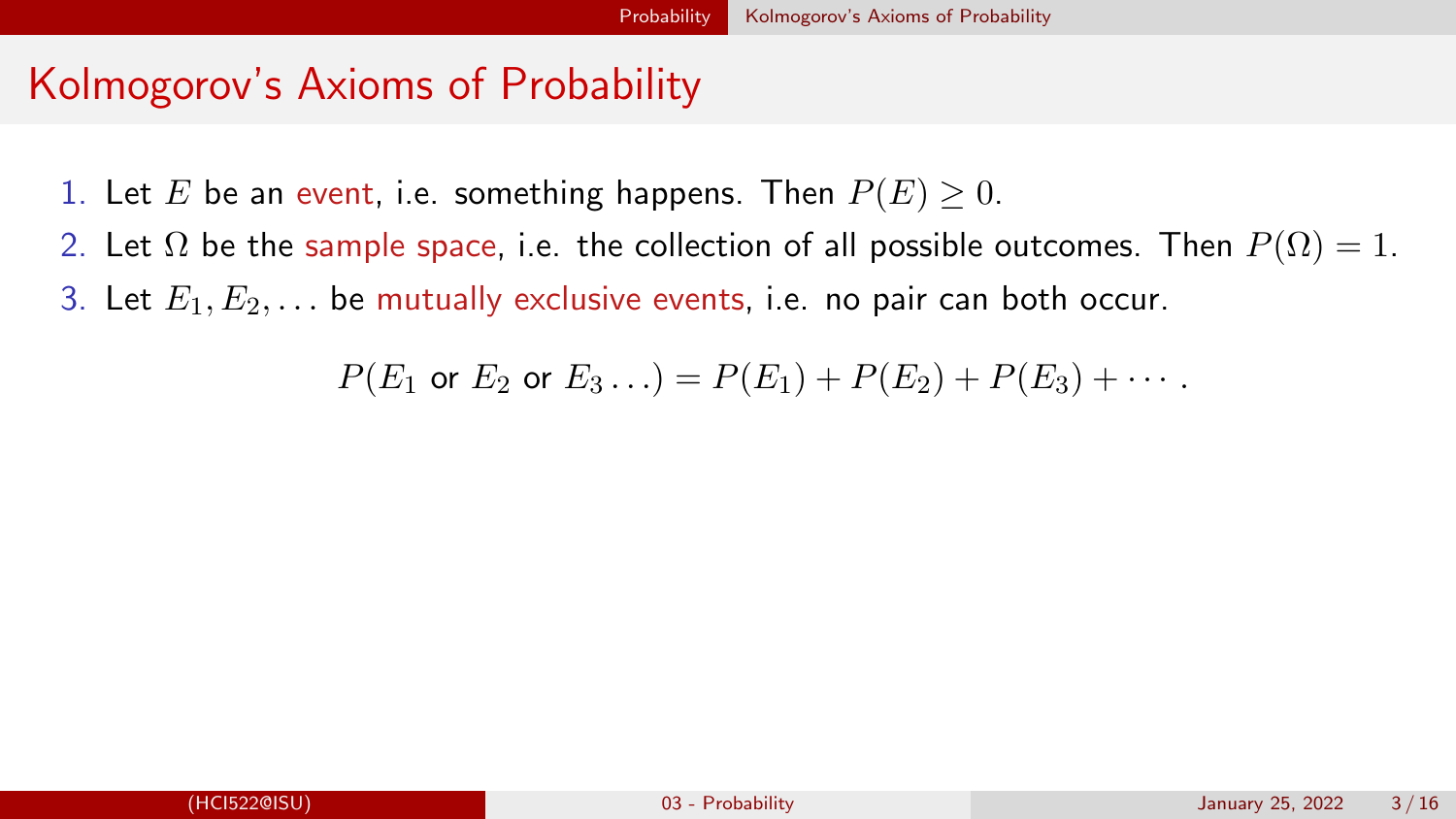# <span id="page-3-0"></span>Results from Kolmogorov's Axioms

Let  $A$  and  $B$  both be events.

- $0 \leq P(A) \leq 1$
- Let  $\emptyset$  be the empty set, i.e. the "event" that nothing happens.  $P(\emptyset) = 0$ .
- $\bullet$  Let  $A^C$  be the complement of A, i.e. all the outcomes that are not in A. Then  $P(A^C) = 1 - P(A).$
- Let  $A \subset B$  indicate that A is a subset of B, i.e. all outcomes in B are also in A. Then  $P(A) \leq P(B)$ .
- $P(A \text{ or } B) = P(A) + P(B) P(A \text{ and } B).$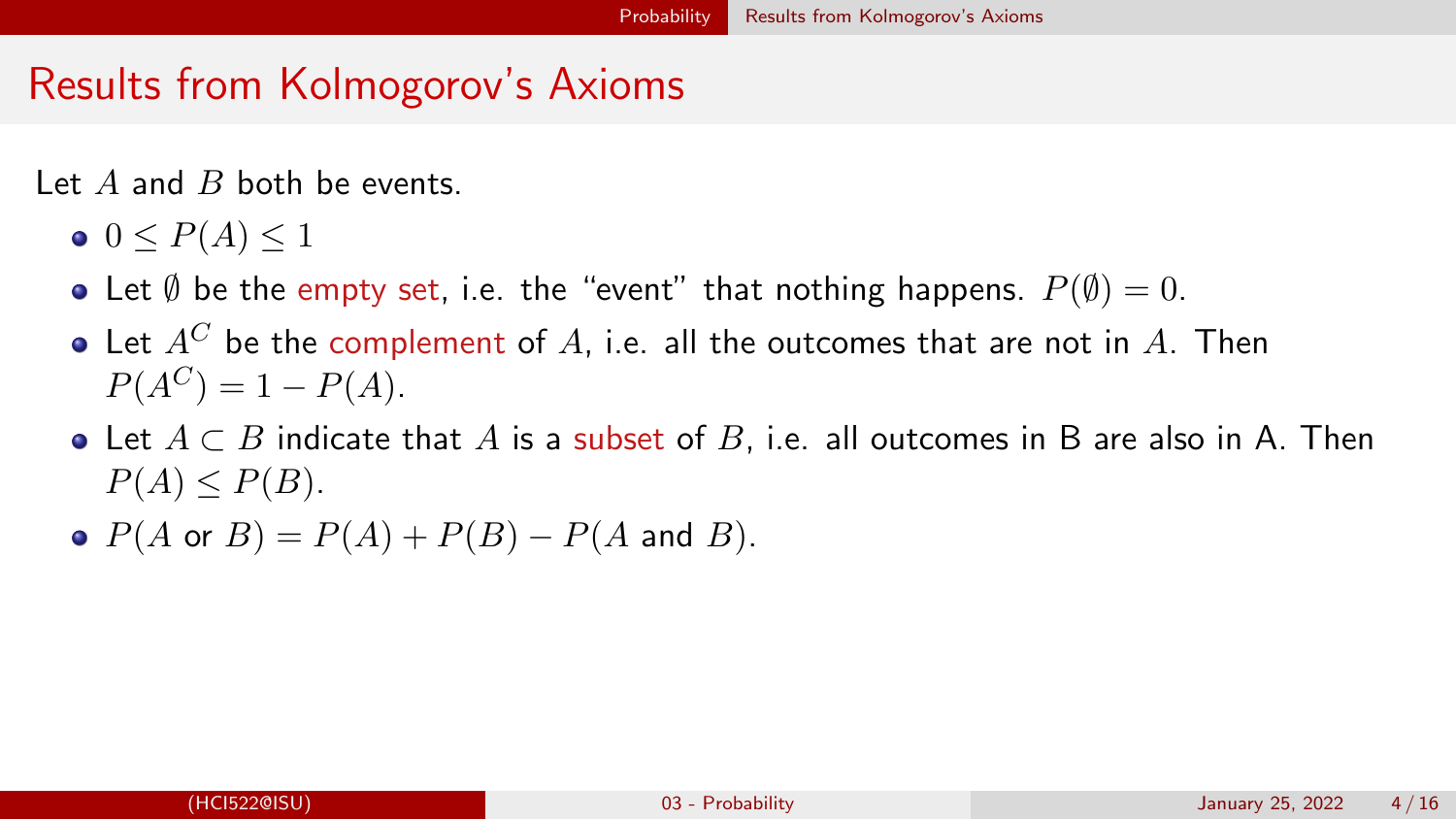### [Probability](#page-1-0) [Conditional Probability](#page-4-0)

# <span id="page-4-0"></span>Conditional Probability

Let  $P(A|B)$  indicate the conditional probability of A given B, i.e. we know B has occurred. Define

$$
P(A|B) = \frac{P(A \text{ and } B)}{P(B)} \qquad P(B) > 0.
$$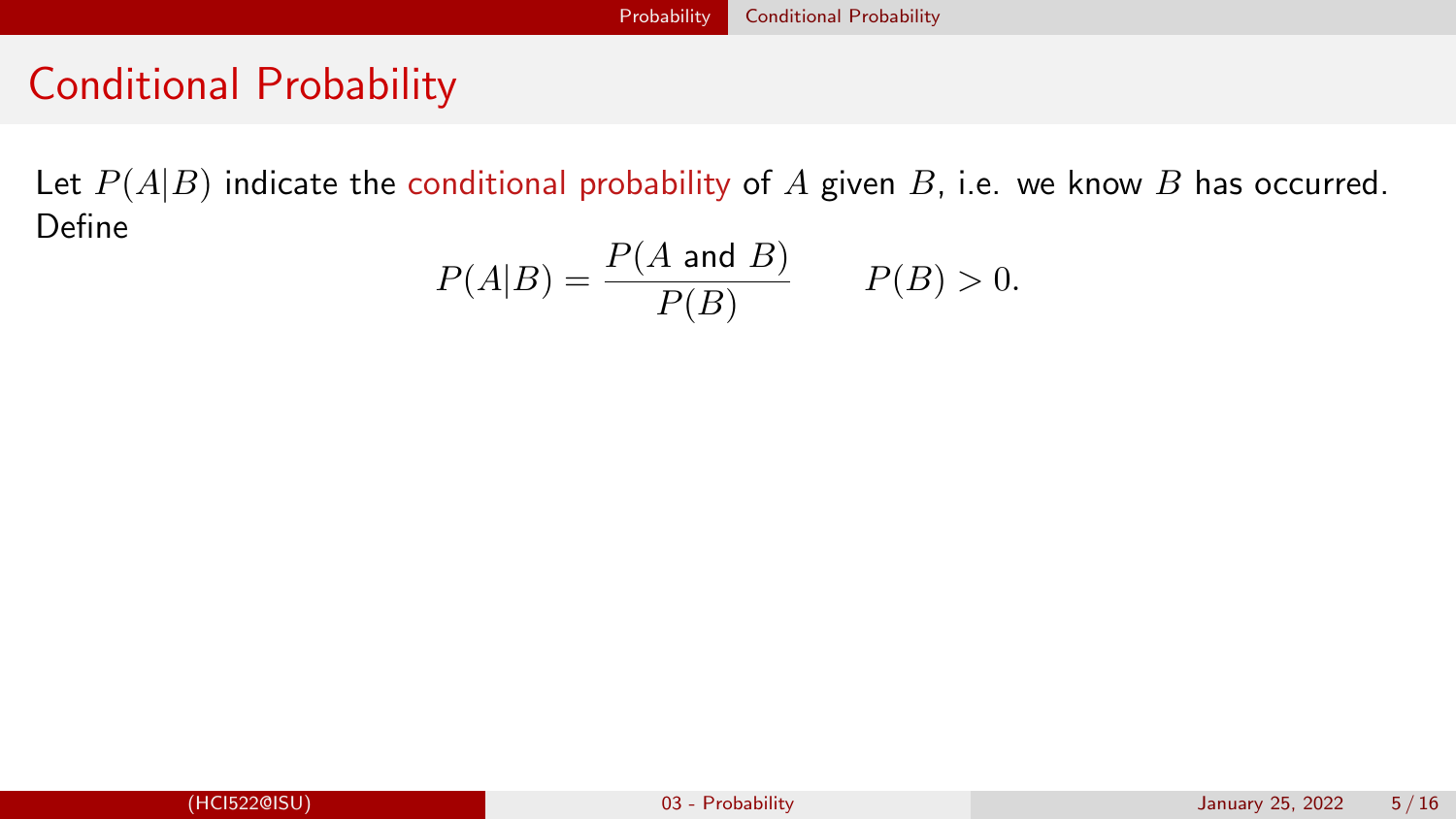## <span id="page-5-0"></span>Independence

Two events A and B are independent if  $P(A|B) = P(A)$  or, equivalently,  $P(B|A) = P(B)$ . Using the definition of conditional probability, we can find that for two independent events

 $P(A \text{ and } B) = P(A) \times P(B).$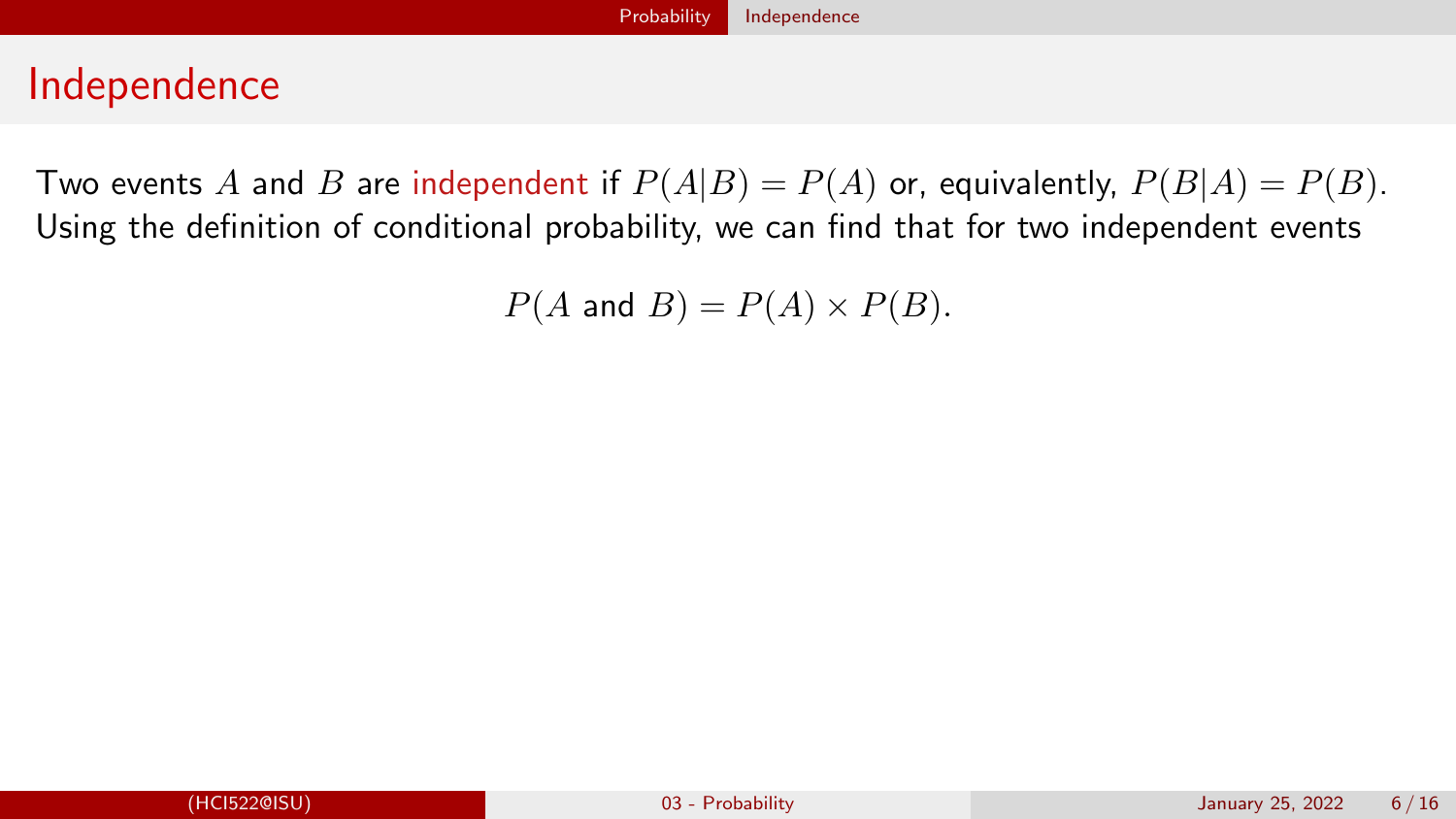# <span id="page-6-0"></span>Bayes' Rule

Bayes' Rule states

$$
P(A|B) = \frac{P(A \text{ and } B)}{P(B)} = \frac{P(B|A)P(A)}{P(B)} = \frac{P(B|A)P(A)}{P(B|A)P(A) + P(B|A^C)P(A^C)}
$$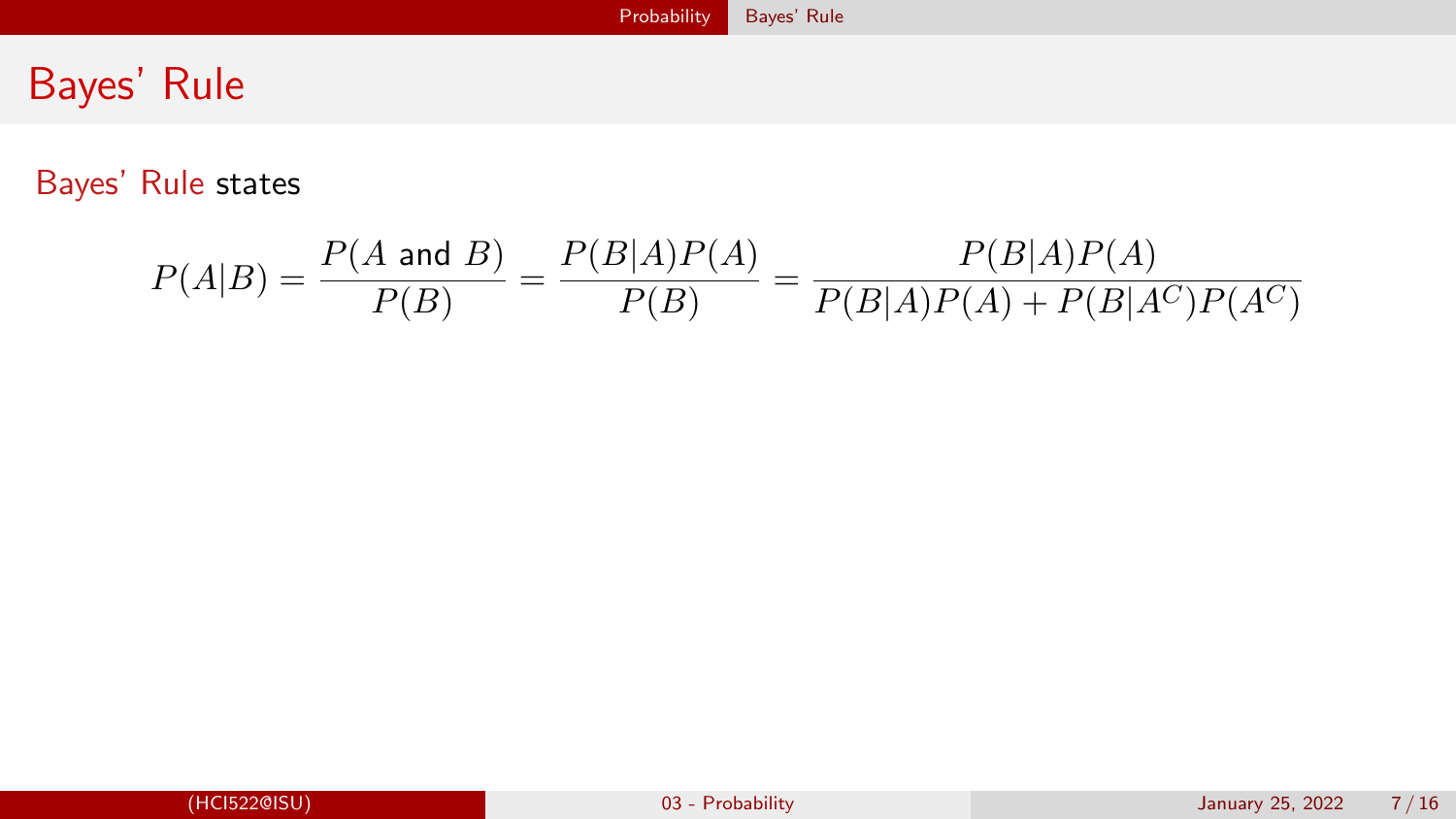# Diganostic Testing

If a pregnant woman has a test for Down syndrome and it is positive, what is the probability that the child will have Down syndrome? Let D indicate a child with Down syndrome and  $D<sup>c</sup>$ the opposite. Let '+' indicate a positive test result and '−' a negative test result.

sensitivity = 
$$
P(+|D) = 0.94
$$
  
specificity =  $P(-|D^c) = 0.77$   
prevalence =  $P(D) = 1/1000$ 

$$
P(D|+) = \frac{P(+|D)P(D)}{P(+)} = \frac{P(+|D)P(D)}{P(+|D)P(D)+P(+|D^c)P(D^c)} = \frac{0.94 \cdot 0.001}{0.94 \cdot 0.001 + 0.23 \cdot 0.999} \approx 1/250
$$

 $P(D|-) \approx 1/10,000$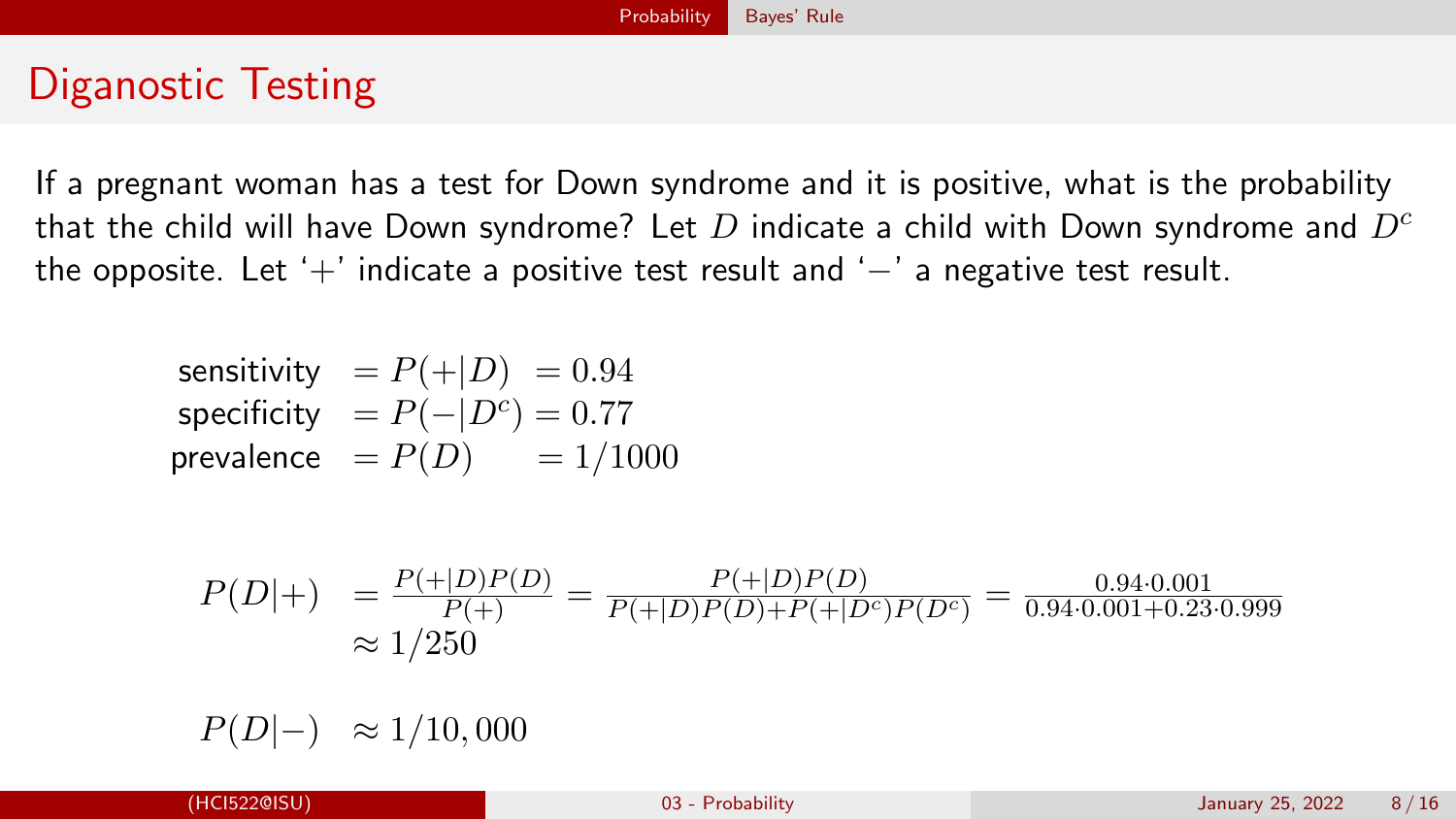# How do we interpret probability in the real world?

Relative frequency interpretation: probability is the proportion of times an event occurs in an infinite number of trials.

Personal belief interpretation: probability is a statement of how sure you are that an event will occur.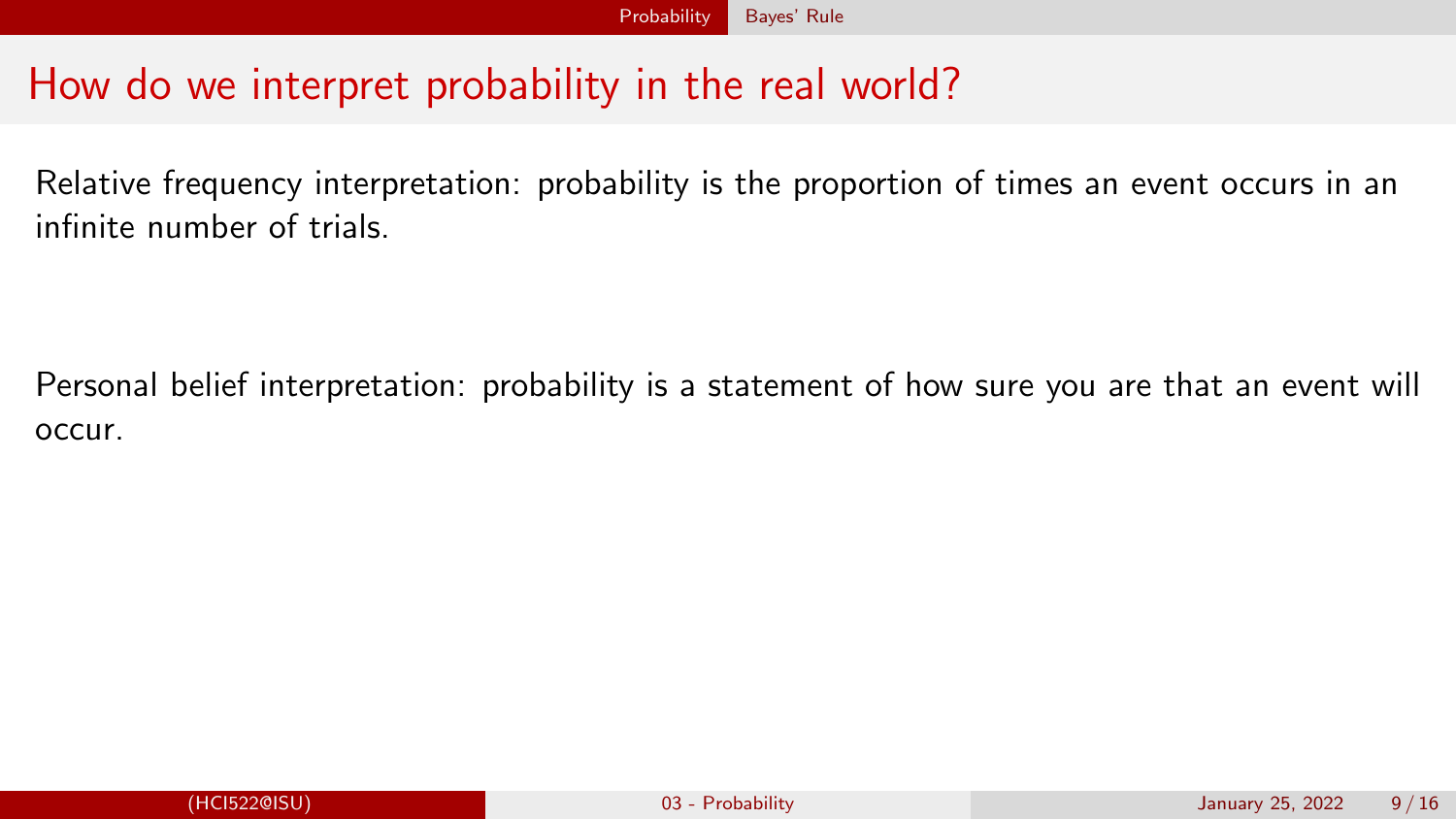## <span id="page-9-0"></span>Random variables

Let  $\omega$  be the outcome of an "experiment" (any data collection). Then  $X(\omega) \in \mathbb{R}$  is a random variable, i.e. it is a function of the outcome of an "experiment" that returns a number.

We often know the following quantities for random variables:

- Expectation (average value),  $E[X]$
- Variance (variability),  $Var[X]$
- **•** Distribution:
	- Image, i.e. the possible values for X
	- Cumulative distribution function (cdf),  $P(X \leq x)$
	- For discrete random variables, probability mass function (pmf)  $P(X = x)$
	- For continuous random variables, probability density function (pdf)  $f_X(x)$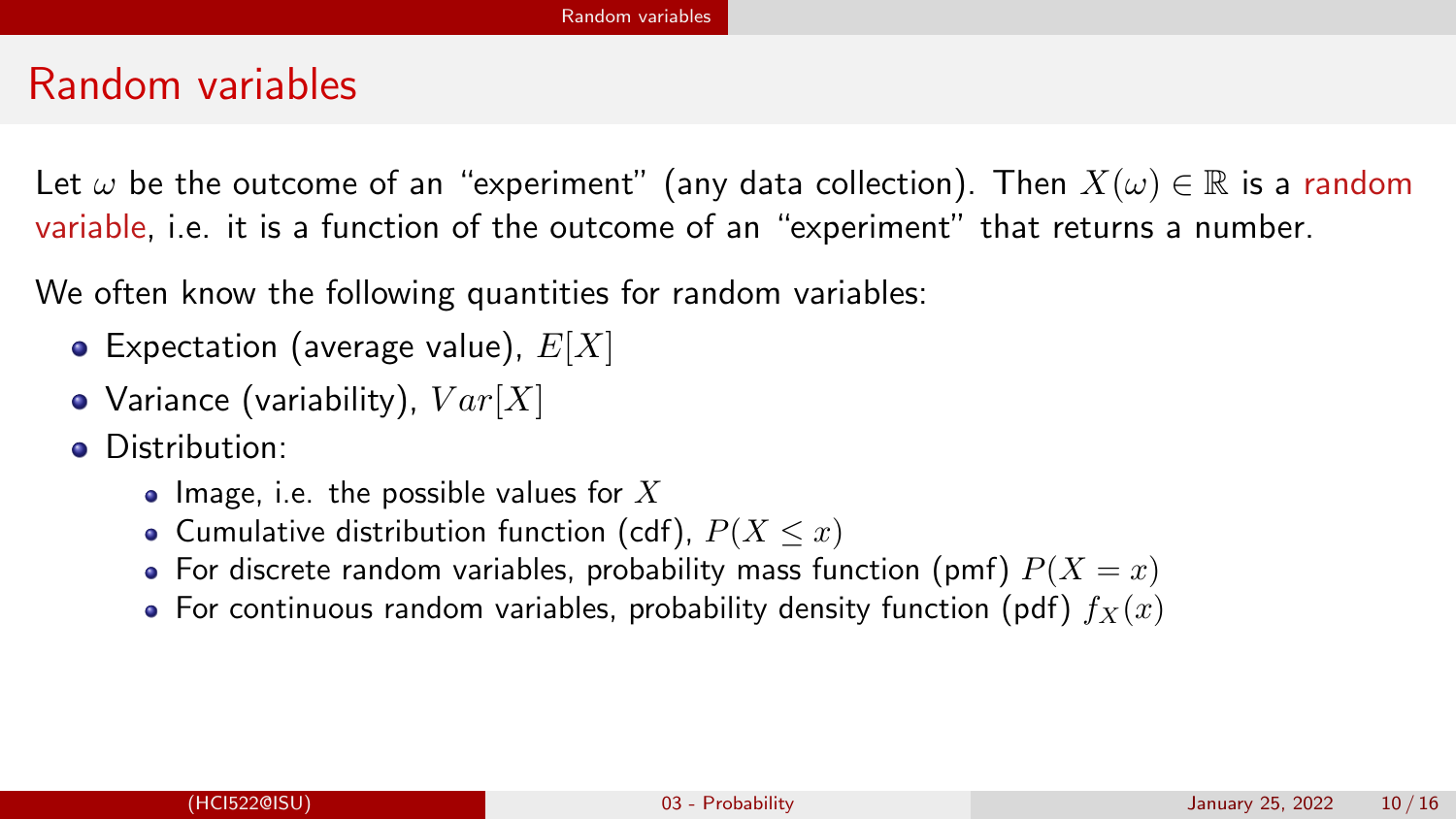# <span id="page-10-0"></span>**Bernoulli**

If  $X \sim Ber(p)$ , then X is a Bernoulli random variable with probability of success p and

- $P(X = 1) = p$
- $P(X = 0) = (1 p)$
- $E[X] = p$
- $Var[X] = p(1-p)$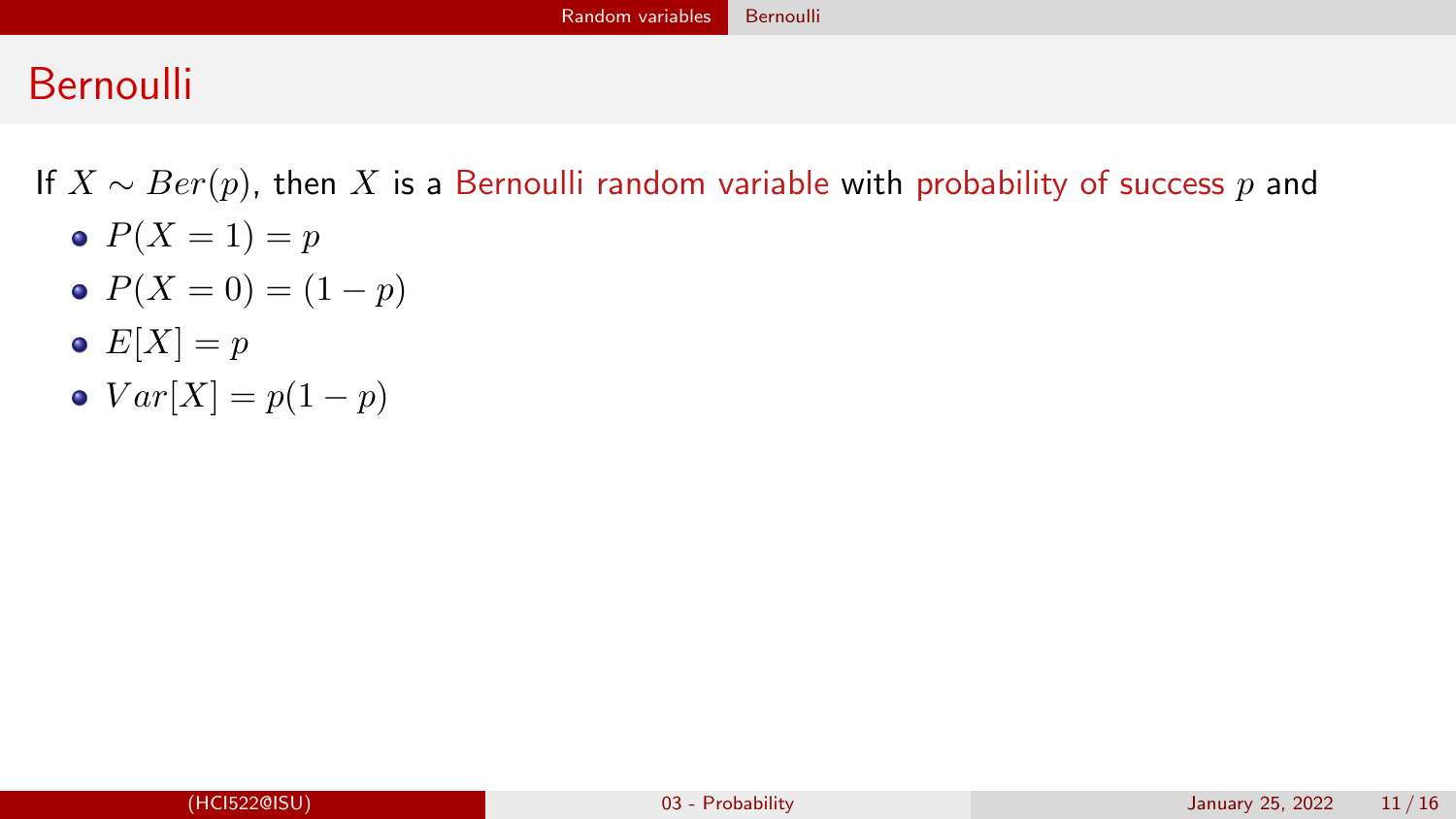# Bernoulli

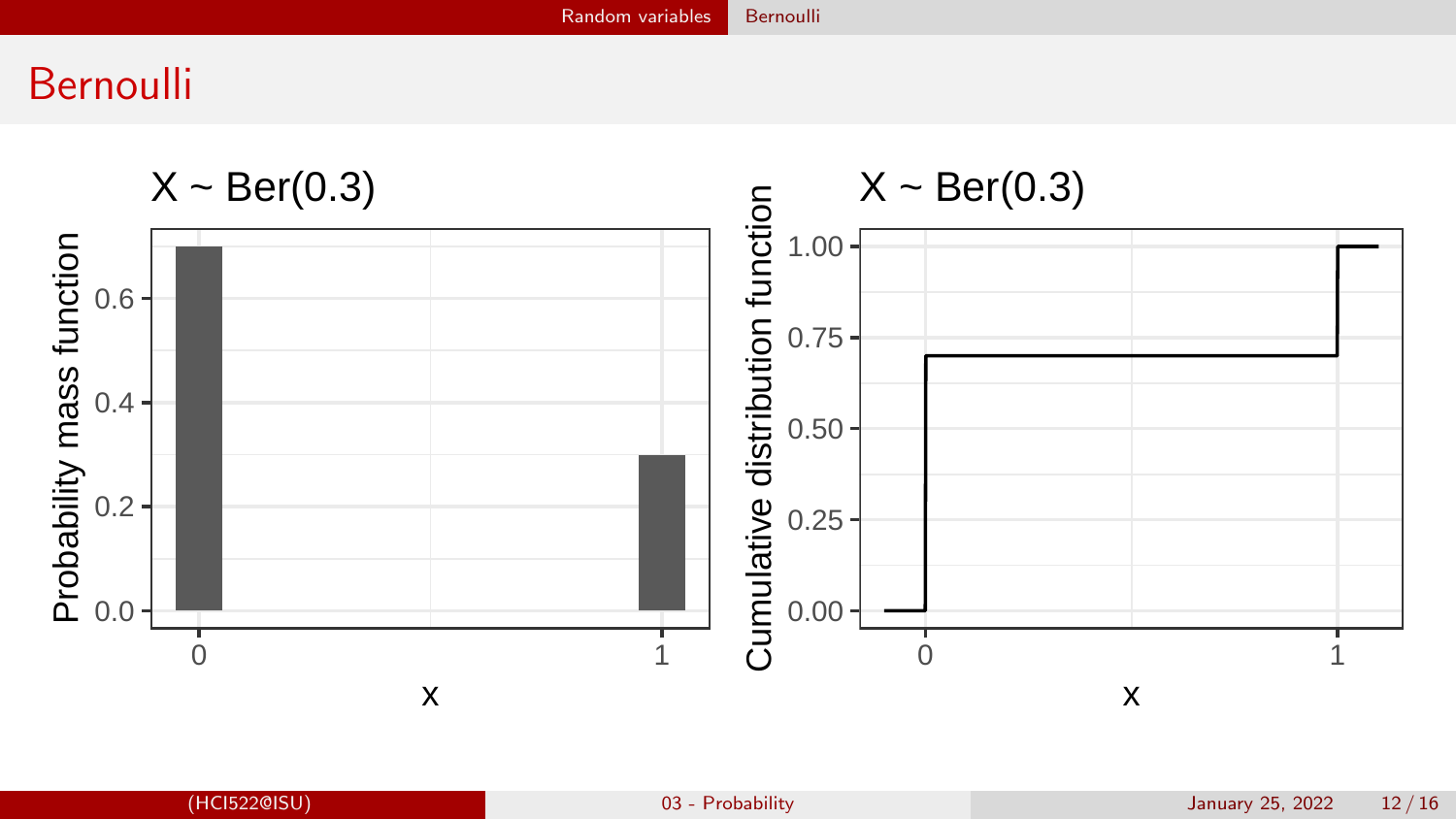# <span id="page-12-0"></span>Binomial

If  $Y \sim Binom(n, p)$ , then Y is a binomial random variable with n attempts and probability of success  $p$  and

 $P(Y = y) = \binom{n}{y}$  $(y^n_y)p^y(1-p)^{n-y}$  for  $y=0,1,\ldots,n$ 

$$
\bullet \ \ E[Y] = np
$$

$$
\bullet \ Var[Y] = np(1-p)
$$

 $n < -10$  $p \le -0.3$ dbinom(0:n, size = n, prob = p)  $\frac{1}{2}$  round(2) ## [1] 0.03 0.12 0.23 0.27 0.20 0.10 0.04 0.01 0.00 0.00 0.00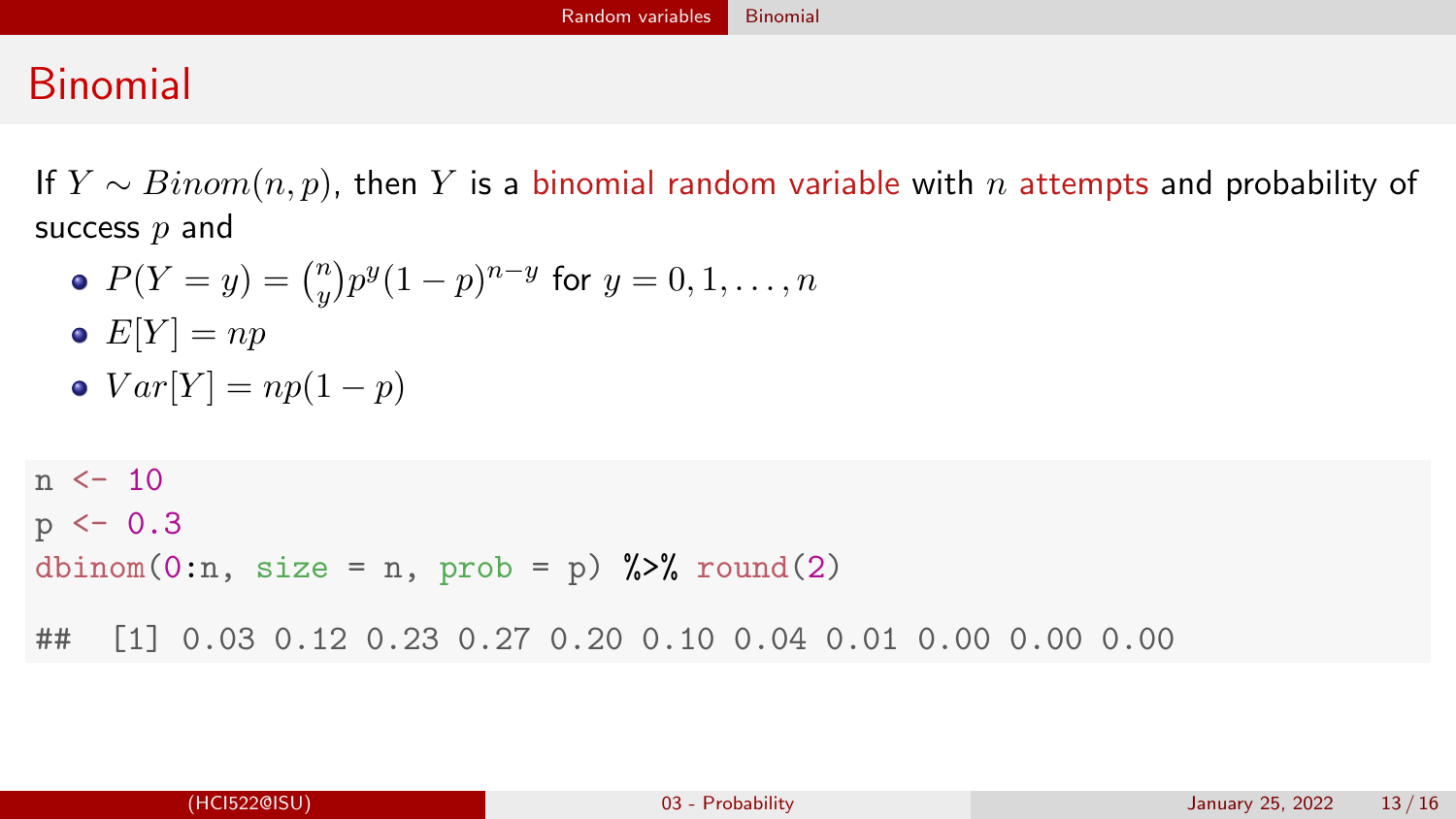# Binomial

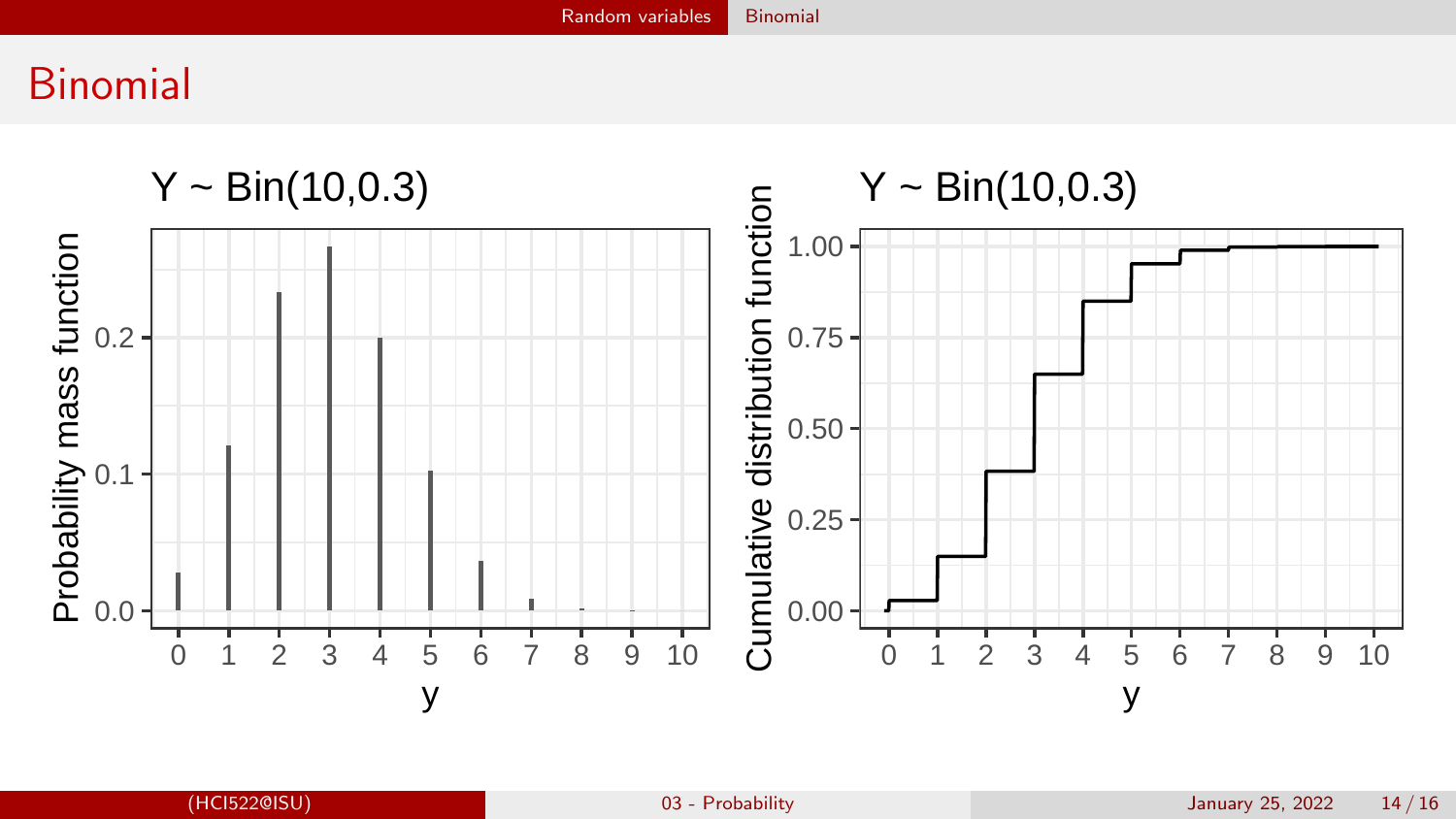# <span id="page-14-0"></span>Normal

If  $X \sim N(\mu,\sigma^2)$ , then  $X$  is a normal random variable with mean  $\mu$  and variance  $\sigma^2$  (standard deviation  $\sigma$ ) and

- $\bullet$   $E[X] = \mu$
- $Var[X] = \sigma^2 \left(SD[X] = \sigma\right)$
- **•** probability density function

$$
f_X(x) = \frac{1}{\sqrt{2\pi\sigma^2}} \exp\left(-\frac{1}{2\sigma^2}(x-\mu)^2\right).
$$